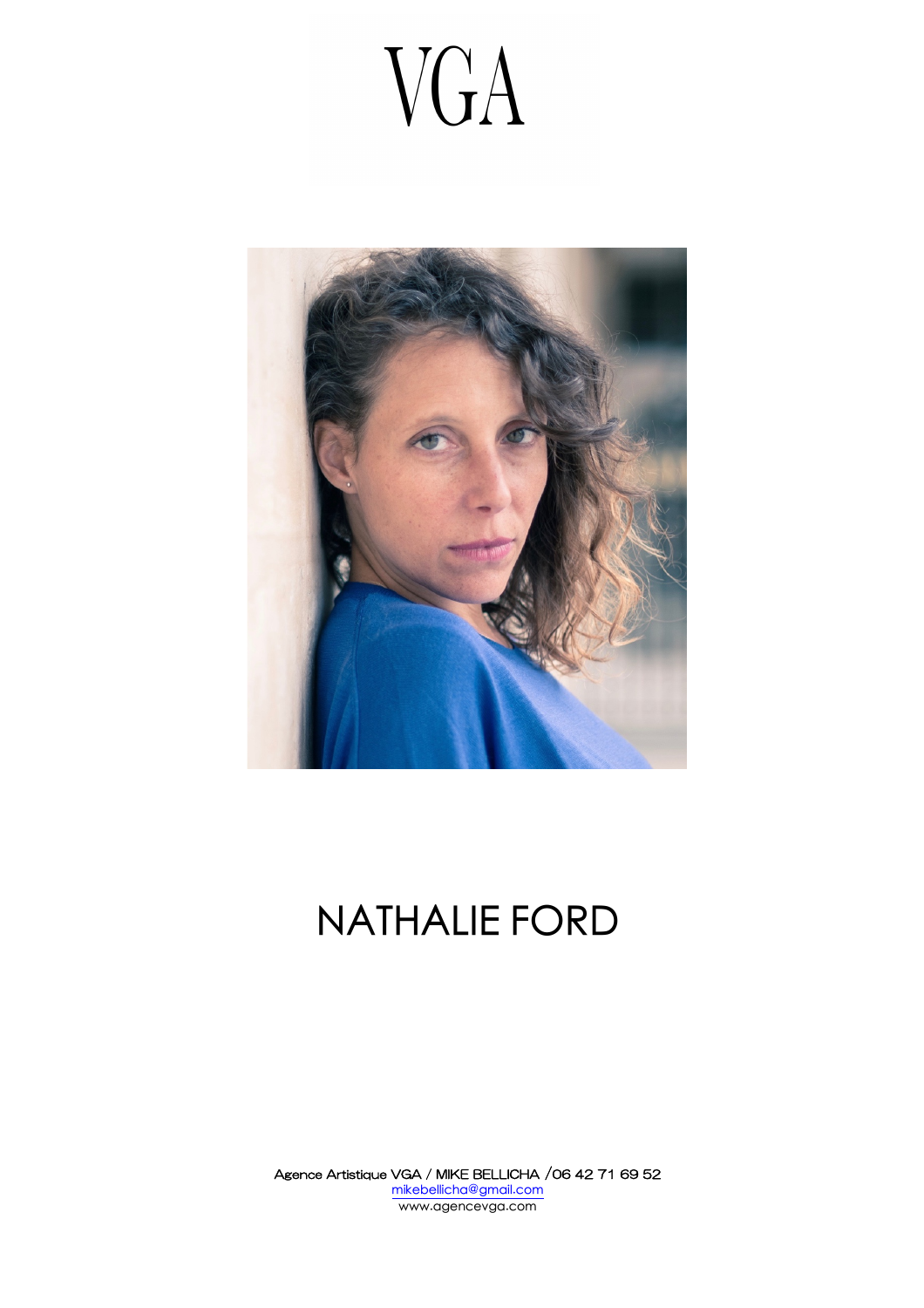## **VGA**

### NATHALIE FORD COMEDIENNE

AGENT MIKE BELLICHA

#### **CINEMA**

2008 CHANEL & STRAVINSKY – JAN KOUNENE 2007 FEMME DE L'OMBRE – JEAN PAUL SALOME 2006 MOLIERE – LAURENT TIRARD

COURS METRAGE

2014 LA COURSE - BERENGER THOUIN 2013 FUCK THE FOREST -LEWIS CUTHBERT-ASHTON 2008 MON FRERE - JULIEN LECONTE

#### **SERIE**

2009 AU CUL DU CAMION

#### PUB

2012 POUDRE PRECIEUSE 2010 A LITTLE MARKET 2009 MINCIPATCH 2007 AIRFRANCE

#### VOIX OFF

2021 ABBAYE DE FONTEVRAUD 2020 ARVAL INTERNATIONAL 2020 GRAND TOURMALET PIC DU MIDI 2020 ALLIANZ 2020 IGGI 2019 ALLIANZ 2019 WORK 2019 ORANGE 2019 ACCORD MOJO 2019 LOUIS VUITTON 2019 GIORGIO ARMANI 2018 MARRIOT 2018 ALLIANZ 2018 MEETIC 2017 GLOBAL FORUM 2015 CLARINS